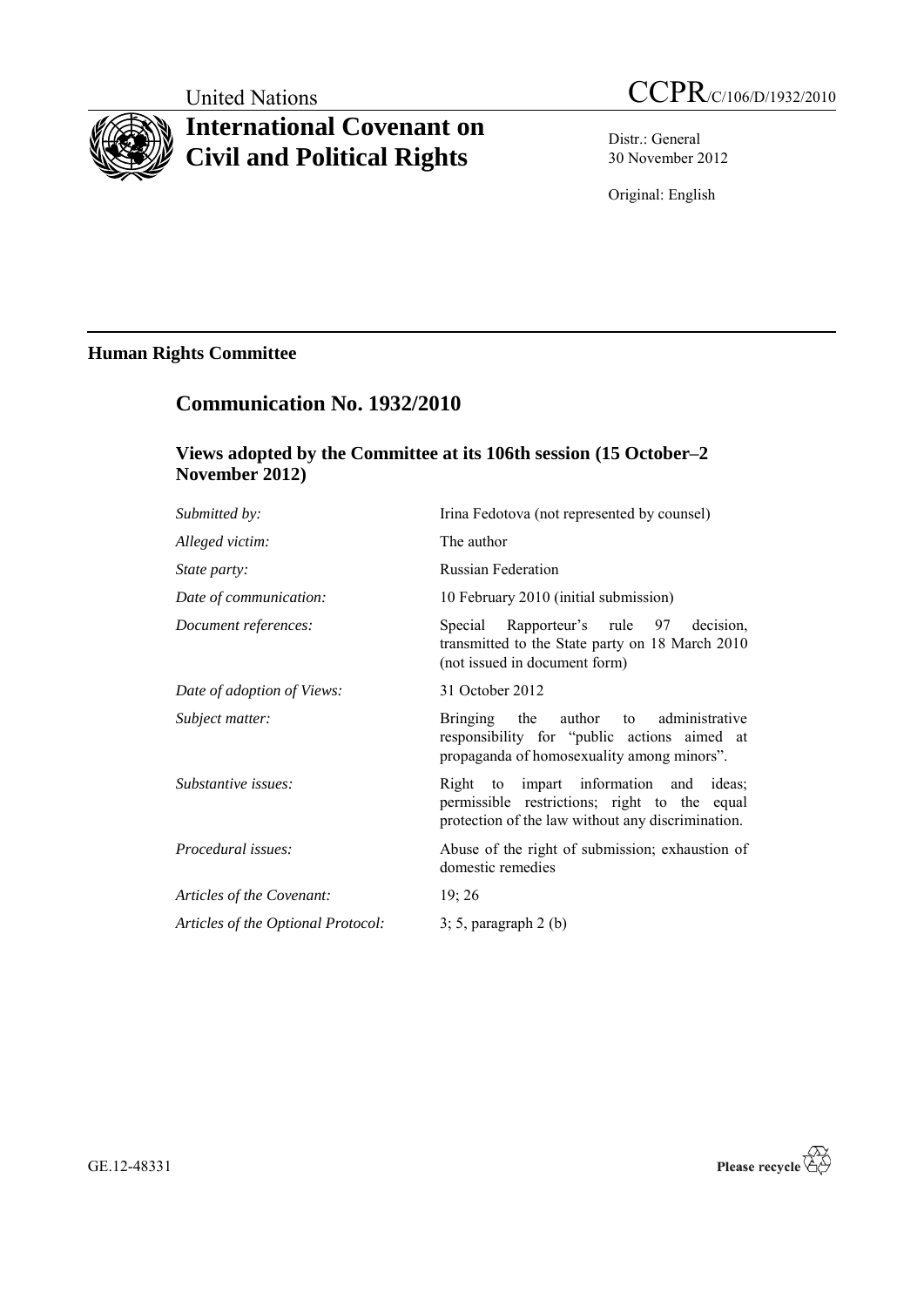## **Annex**

# **Views of the Human Rights Committee under article 5, paragraph 4, of the Optional Protocol to the International Covenant on Civil and Political rights (106th session)**

concerning

### **Communication No. 1932/2010\***

| <i>Submitted by:</i>   | Irina Fedotova (not represented by counsel) |
|------------------------|---------------------------------------------|
| Alleged victim:        | The author                                  |
| <i>State party:</i>    | <b>Russian Federation</b>                   |
| Date of communication: | 10 February 2010 (initial submission)       |

*The Human Rights Committee*, established under article 28 of the International Covenant on Civil and Political Rights,

*Meeting on* 31 October 2012,

*Having concluded* its consideration of communication No. 1932/2010, submitted to the Human Rights Committee by Irina Fedotova under the Optional Protocol to the International Covenant on Civil and Political Rights,

*Having taken into account* all written information made available to it by the author of the communication and the State party,

*Adopts the following:*

#### **Views under article 5, paragraph 4, of the Optional Protocol**

1.1 The author of the communication is Irina Fedotova, a Russian national born in 1978. She claims to be a victim of a violation by the Russian Federation of her rights under article 19 and article 26 of the International Covenant on Civil and Political Rights. The Optional Protocol entered into force for the State party on 1 January 1992. The author is not represented.

1.2 On 20 May 2010, the State party requested the Committee to examine the admissibility of the communication separately from its merits, in accordance with rule 97, paragraph 3, of the Committee"s rules of procedure. On 13 August 2010, the Chairperson decided, on behalf of the Committee, to examine the admissibility of the communication together with the merits.

<sup>\*</sup> The following members of the Committee participated in the examination of the present communication: Mr. Yadh Ben Achour, Mr. Lazhari Bouzid, Ms. Christine Chanet, Mr. Ahmad Amin Fathalla, Mr. Cornelis Flinterman, Mr. Yuji Iwasawa, Mr. Walter Kälin, Ms. Zonke Zanele Majodina, Ms. Iulia Antoanela Motoc, Mr. Gerald L. Neuman, Mr. Michael O"Flaherty, Mr. Rafael Rivas Posada, Mr. Fabián Omar Salvioli, Mr. Marat Sarsembayev, Mr. Krister Thelin and Ms. Margo Waterval. Pursuant to rule 90 of the Committee"s rules of procedure, Committee member Sir Nigel Rodley did not participate in the adoption of the present decision.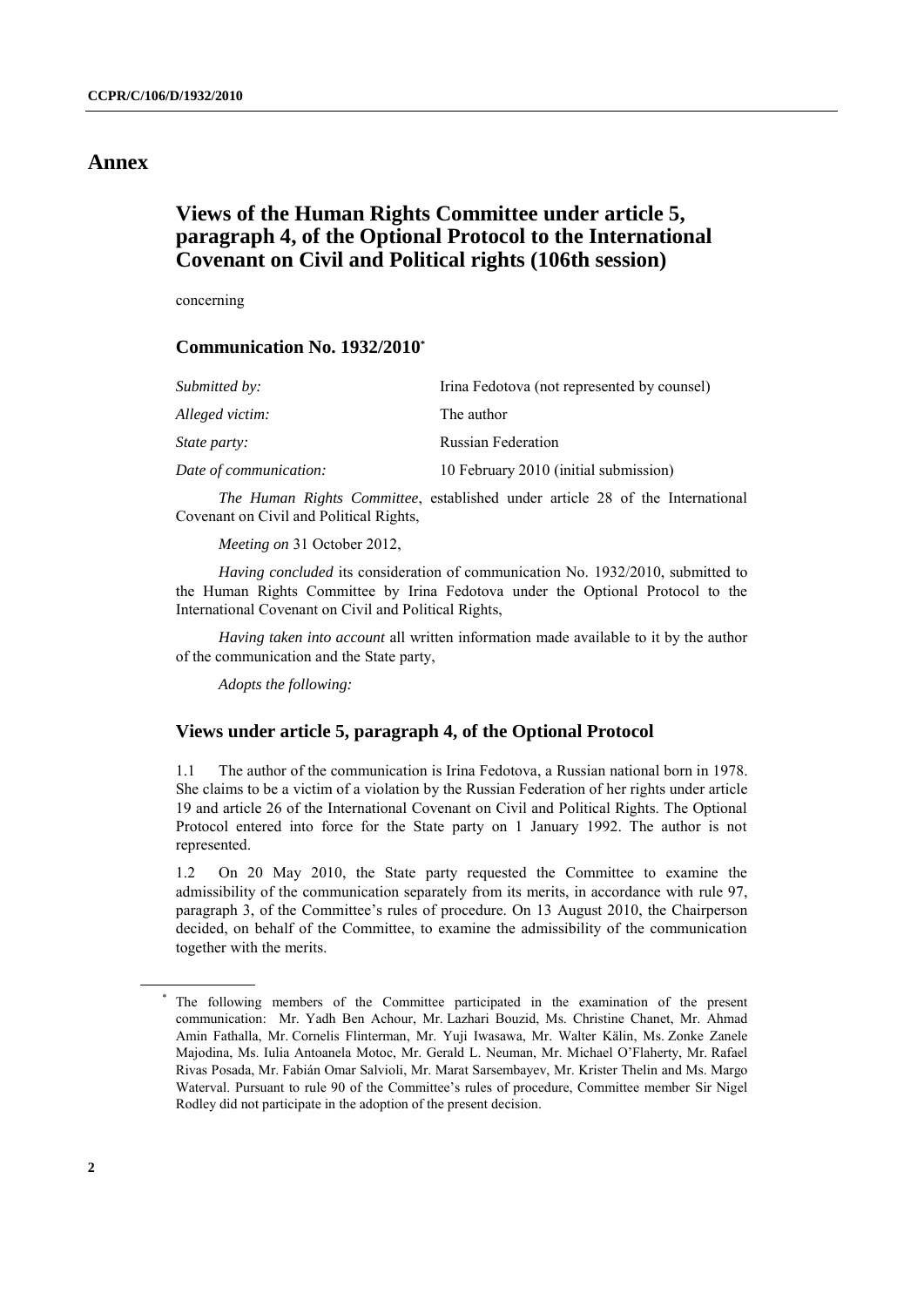#### **The facts as presented by the author**

2.1 The author is an openly lesbian woman and an activist in the field of lesbian, gay, bisexual and transgender (LGBT) rights in the Russian Federation. In 2009 she, together with other individuals, tried to hold a peaceful assembly in Moscow (so called "Gay Pride"), which was banned by the Moscow authorities. A similar initiative to hold a march and a "picket" to promote tolerance towards gays and lesbians was banned in the city of Ryazan in 2009.

2.2 On 30 March 2009, the author displayed posters that declared "Homosexuality is normal" and "I am proud of my homosexuality" near a secondary school building in Ryazan. According to her, the purpose of this action was to promote tolerance towards gay and lesbian individuals in the Russian Federation.

2.3 The author"s action was interrupted by police and, on 6 April 2009, she was convicted by the Justice of the Peace of an administrative offence under section 3.10 of the Ryazan Region Law on Administrative Offences of 4 December 2008 (Ryazan Region Law) for having displayed the posters in question. This provision reads in relevant part: "Public actions aimed at propaganda of homosexuality (sexual act between men or lesbianism) among minors shall be punished with administrative fine of between one thousand five hundred and two thousand roubles".<sup>3</sup> The author was ordered to pay a fine of 1,500 Russian roubles.<sup>4</sup>

2.4 On an unspecified date, the author appealed the ruling of the Justice of the Peace to the Oktyabrsky District Court of Ryazan (Oktyabrsky District Court). In her appeal, she asked the Oktyabrsky District Court to revoke the ruling and to request the Constitutional Court to assess the compatibility of section 3.10 of the Ryazan Region Law with articles 19, 29 and 55, part 3, of the Constitution of the Russian Federation of 12 December 1993 (Constitution). She also asked to suspend proceedings in her case, pending the ruling of the Constitutional Court on the matter.

2.5 In her appeal to the Oktyabrsky District Court the author stated that she did not dispute the facts but considered that the ruling of the Justice of the Peace was based on a provision of law that was contrary to articles 19 and 29 of the Constitution that, respectively, prohibit discrimination on the ground of social status and guarantee the right to freedom of thought and expression. She further submitted that it was unclear from the wording of section 3.10 of the Ryazan Region Law what was meant with "propaganda of homosexuality", because from the constitutional point of view "propaganda" was an essential component of the exercise of the right to freedom of expression. Therefore, the author added, she had a right to promote certain points of view in relation to homosexuality. She argued that section 3.10 of the Ryazan Region Law unreasonably discriminated against individuals with "non-standard sexual orientation" by prohibiting any dissemination of information about them. The author submitted that, by displaying posters, she acted on the basis of article 29 of the Constitution with the aim of promoting tolerance towards homosexuality among minors and the idea that homosexuality was "normal" from the point of view of medical science. Finally, she argued that section 3.10 of the Ryazan Region Law established restrictions on the exercise of her right to freedom of expression, although

<sup>&</sup>lt;sup>1</sup> The original text in Russian reads as follows: "Гомосексуализм – это нормально".

<sup>&</sup>lt;sup>2</sup> The original text in Russian reads as follows: "Я горжусь своей гомосексуальностью".

 $3$  The original text in Russian reads as follows: "Публичные действия, направленные на пропаганду гомосексуализма (мужеложства и лесбиянства) среди несовершеннолетних, - влекут наложение административного штрафа на граждан в размере от одной тысячи пятисот до двух тысяч рублей".

<sup>4</sup> Approximately US\$ 44.9/33.6 euros.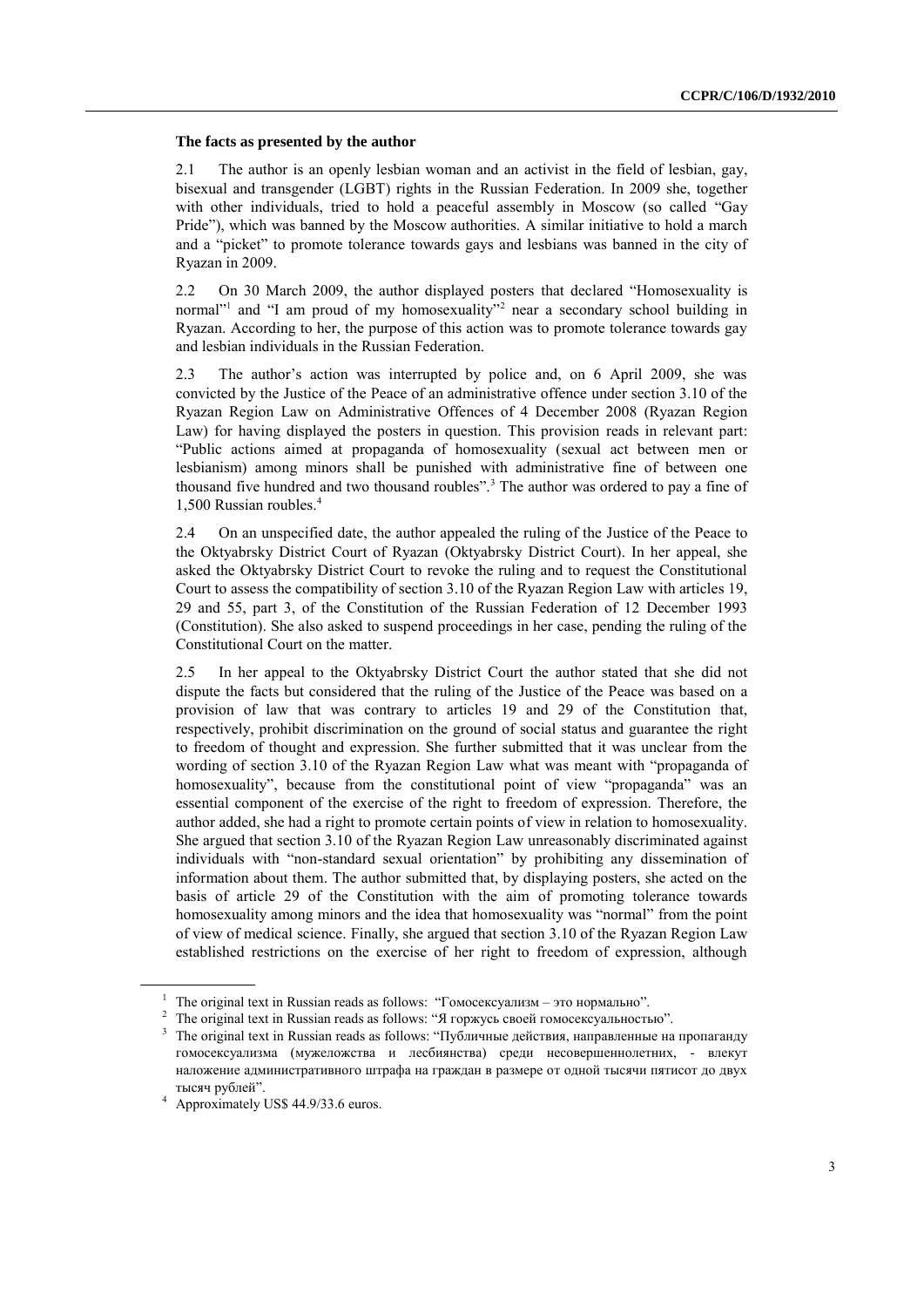under article 55, paragraph 3, of the Constitution, this right could be restricted only by federal law.

2.6 On 14 May 2009, the ruling of the Justice of the Peace was upheld by the Federal Judge of the Oktyabrsky District Court. The Court determined that, under article 55 of the Constitution, individual rights and freedoms, including those guaranteed under articles 19 and 29 of the Constitution, could be restricted by federal law and only to the extent necessary for the protection of the foundations of the constitutional order, public morals, health, or the rights and lawful interests of other persons, or for ensuring the State defence and national security. It added that the Code on Administrative Offences of the Russian Federation was in fact such a federal law and that, according to article 1.1 of the said Code, the law on administrative offences consisted of the present Code and laws on administrative offences adopted in compliance with it by the entities of the Russian Federation. The Court stated that the Ryazan Region Law was based on the Constitution and the Code on Administrative Offences, thus it was a part of the law on administrative offences. It concluded that section 3.10 of the Ryazan Region Law was not contrary to the Constitution and that it established restrictions (administrative liability) on the right to freedom of expression, including freedom to impart information, that were aimed at protecting morals, health, rights and legitimate interests of minors.

2.7 The author submits that she has exhausted all available and effective domestic remedies for purposes of article 5, paragraph 2 (b), of the Optional Protocol.

#### **The complaint**

3.1 The author submits that the ruling of the Justice of the Peace of 6 April 2009 interfered with her right to freedom of expression guaranteed under article 19 of the Covenant, because she was banned from disseminating ideas of a tolerant attitude towards sexual minorities and convicted of an administrative offence for doing so. Such restrictions can be justified under article 19, paragraph 3, only if they were "provided by law" and "necessary" for one of the legitimate aims.

3.2 The author further submits that she was convicted of an administrative offence under section 3.10 of the Ryazan Region Law and that, therefore, the restriction on the exercise of her right to freedom of expression was de jure "provided by law". She argues, however, that under article 55, paragraph 3, of the Constitution, freedom of expression can be restricted only by federal law. Since the Ryazan Region Law is not a federal law, the interference with her right to freedom of expression did not comply with the Constitution, and, therefore, cannot be regarded as being "provided by law" within the meaning of article 19, paragraph 3, of the Covenant.

3.3 The author claims that, even if the interference was "provided by law", it was not "necessary", because it did not pursue one of the legitimate aims set out in article 19, paragraph 3, of the Covenant. She acknowledges that the aim of the restriction was to protect public health or morals of minors (in the Russian Federation, persons under 18) by prohibiting others from "inciting minors to have intimate relations between persons of the same sex". In this regard, the author submits that she did not promote any ideas that would incite minors to such actions and that the purpose of her displaying posters was to educate the public, including minors, about a tolerant attitude towards homosexuality. She further claims that the wording of the Ryazan Region Law is not sufficiently clear, because it puts an absolute ban on disseminating any ideas related to homosexuality, including objective or neutral information aimed at educating minors and helping them to develop a tolerant attitude towards homosexual individuals. The author argues that the blanket ban on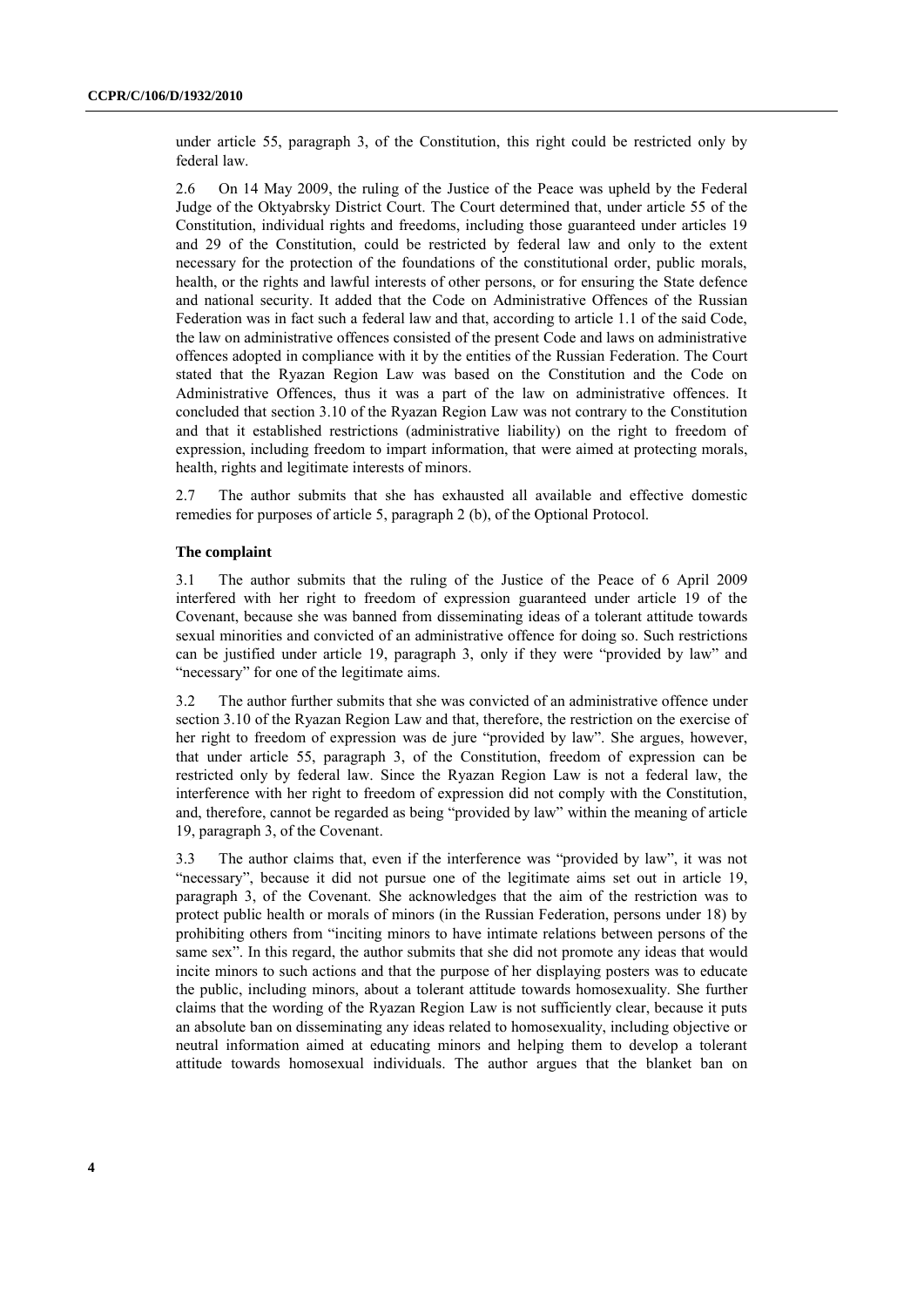imparting any information on homosexuality to minors makes her freedom of expression merely theoretic and illusory.<sup>5</sup>

3.4 In the present case, the author was fined for having displayed posters that declared "Homosexuality is normal" and "I am proud of my homosexuality" which, pursuant to section 3.10 of the Ryazan Region Law, is an administrative offence against public morals defined as "propaganda of homosexuality among minors". In this connection, the author submits that propaganda always implies dissemination of certain ideas or educating public on certain issues in order to change public opinion. From the Covenant"s perspective, propaganda is one of components of freedom of expression and, therefore, anyone has the right to advocate for certain ideas in relation to homosexuality.

3.5 The author further submits that homosexuality is an objective characteristic of a large group of individuals in any society. In the present case, the author claims that the Ryazan Region Law prohibits dissemination of any information related to homosexuality, including neutral in its content, among minors. Judging by the fact that section 3.10 is placed in chapter 3 of the Ryazan Region Law (administrative offences against health, sanitary and epidemiologic well-being and public morals), 6 the aim of this prohibition is to protect morals of minors. It follows that the said law is based on the assumption that homosexuality is something immoral, which is clearly against modern understanding of homosexuality as a characteristic based on sexual orientation and not on someone"s conscious choice of sexual behaviour.

3.6 The author claims, therefore, that the Ryazan Region Law is also contrary to article 26 of the Covenant, which states that all persons are equal before the law and are entitled without any discrimination to the equal protection of the law. She adds that the Ryazan Region Law discriminates against homosexual individuals by de facto prohibiting dissemination of any information about them among minors and that there is no objective justification for such difference in treatment under the Covenant. In this respect, the author refers to the Committee"s concluding observations on the sixth periodic report of the Russian Federation (CCPR/C/RUS/CO/6). The Committee noted with concern "the systematic discrimination against individuals on the basis of their sexual orientation in the State party, including hate speech and manifestations of intolerance and prejudice by public officials, religious leaders and in the media" (ibid., para. 27).

3.7 The author concludes by asking the Committee to find that the ruling of the Justice of the Peace of 6 April 2009, convicting her of an administrative offence for "propaganda of homosexuality among minors", was disproportionate to any legitimate aims pursued and therefore violated article 19 and article 26 of the Covenant.

#### **State party's observations on admissibility**

4.1 On 20 May 2010, the State party recalls the facts of the case and challenges the admissibility of the communication, arguing that the author did not exhaust all available domestic remedies. It submits that the author could have used the ordinary appeal procedures envisaged by article 30.9 of the Code on Administrative Offences and appealed the decision of the Federal Judge of the Oktyabrsky District Court dated 14 May 2009 to

<sup>5</sup> Reference is made the judgment of the European Court of Human Rights in *Church of Scientology Moscow* v. *Russia* (application No. 18147/02), 5 April 2007, paragraph 92, and judgment of the European Court of Human Rights in *Handyside* v. *United Kingdom* (application No. 5493/72), 7 December 1976, paragraph 49.

<sup>6</sup> The original text in Russian reads as follows: "Административные правонарушения, посягающие на здоровье, санитарно-эпидемиологическое благополучие населения и общественную нравственость".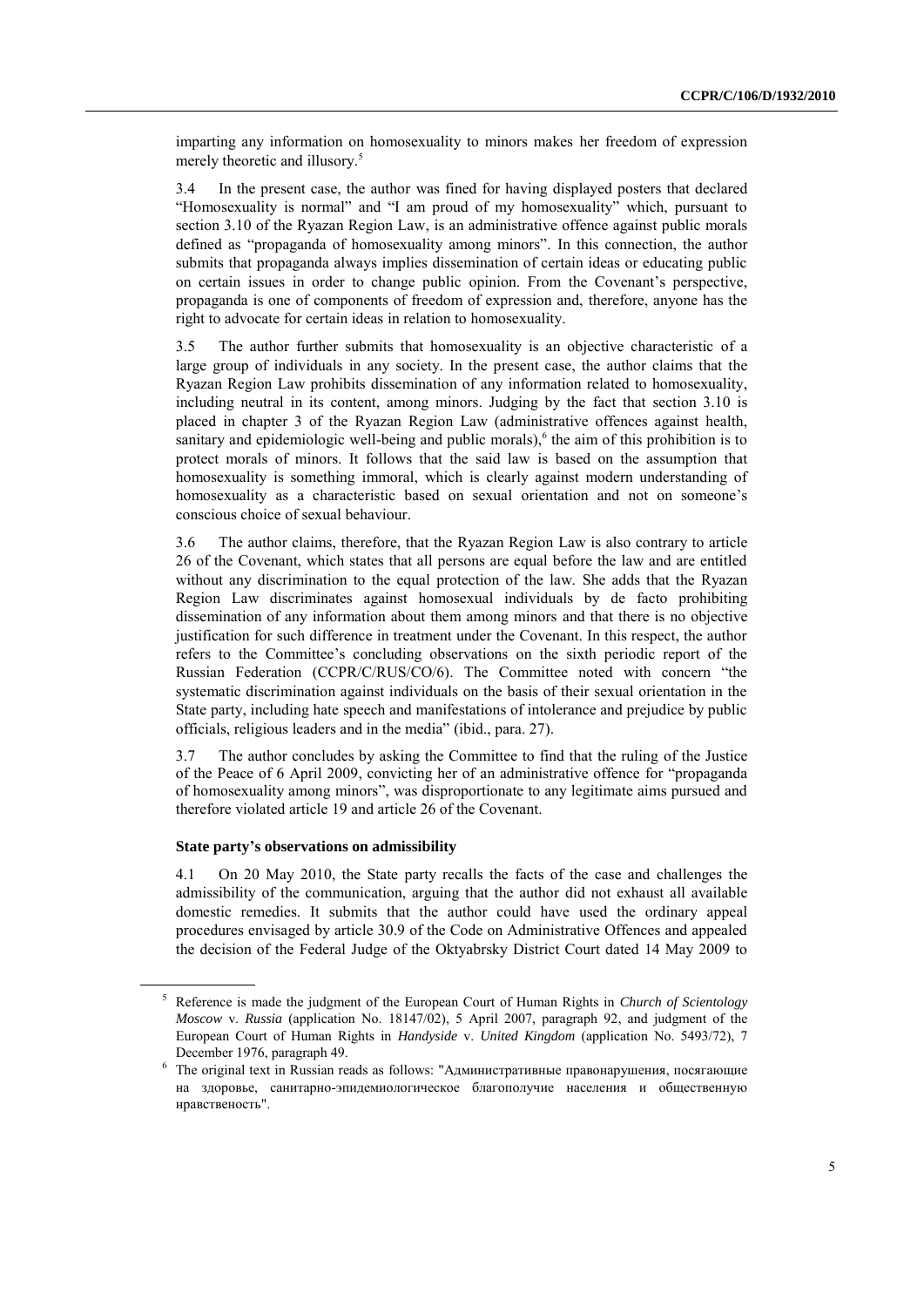another judge of the same Oktyabrsky District Court or to the Ryazan City Court. Furthermore, the author could have lodged an appeal to the Supreme Court of the Ryazan Region and then, if necessary, to the Supreme Court of the Russian Federation, against the decision of the Oktyabrsky District Court, which already became executory, under the supervisory review procedure envisaged by article 30.12, part 1, of the Code on Administrative Offences. The State party argues that the author has deliberately not availed herself of these avenues for appeal and, consequently, her assertion that she had exhausted all domestic remedies does not "correspond to the facts".

4.2 The State party also considers the present communication to be an abuse of the right of submission, because the author was not subjected to discrimination on any ground. It states that the institution of administrative proceedings against her was based on the fact that she breached specific legal provisions – and the author herself does not dispute this fact – and was unrelated to her sexual orientation. The State party submits, therefore, that the communication should be declared inadmissible under article 3 and article 5, paragraph 2 (b), of the Optional Protocol.

#### **Author's comments on the State party's observations**

5.1 On 22 July 2010, the author submits that the State party"s claim in relation to article 30.9 of the Code on Administrative Offences is based on the "misinterpretation of the basic provisions of the Russian administrative proceedings". She argues that, under article 30.1 of the Code on Administrative Offences, a ruling on an administrative offence issued by a judge (as in her case) may be appealed to a higher court. For this reason, she appealed the ruling of the Justice of the Peace dated 6 April 2009 to a higher (second instance) court, that is, the Oktyabrsky District Court. The author further submits that article 30.9 of the Code on Administrative Offences invoked by the State party, does not apply to her case, because the provision in question covers appeals against decisions on administrative offences issued by non-judicial authorities, that is, State officials.

5.2 The author states that, pursuant to 329 of the Civil Procedure Code, decision of the higher (second instance) court becomes executory from the moment of its adoption. She adds in this regard that the Supreme Court of the Russian Federation has explained that article 30.9 of the Code on Administrative Offences does not provide for an opportunity to appeal against the decision of a higher (second instance) court and that, therefore, such decision became executory from the moment of its adoption.<sup>7</sup> The author submits, therefore, that she has used all ordinary appeal procedures available to her under the State party's law.

5.3 As to the State party"s claim that the author could have lodged an appeal under the supervisory review procedure, she argues that such a procedure is not an effective remedy within the meaning of the Optional Protocol, because it does not guarantee an automatic right to have the merits of the supervisory appeal considered by a panel of judges (the Presidium of the Ryazan Region Court or the Supreme Court of the Russian Federation). The author states that, according to article 381 of the Civil Procedure Code, a supervisory appeal is considered by a judge of the supervisory review court, who has a right to reject it without requesting the case file from the lower instance. Only if this judge finds the appeal"s arguments convincing enough, s/he may decide to request the case file and, at the judge's discretion, transmit the case for consideration by the panel of judges of the supervisory review court.

<sup>7</sup> Reference is made to letter No. 1536-7/gen of the Supreme Court dated 20 August 2003 on the explanations in relation to the procedure for entry into force of the rulings and/or decisions on administrative offences when they are being appealed.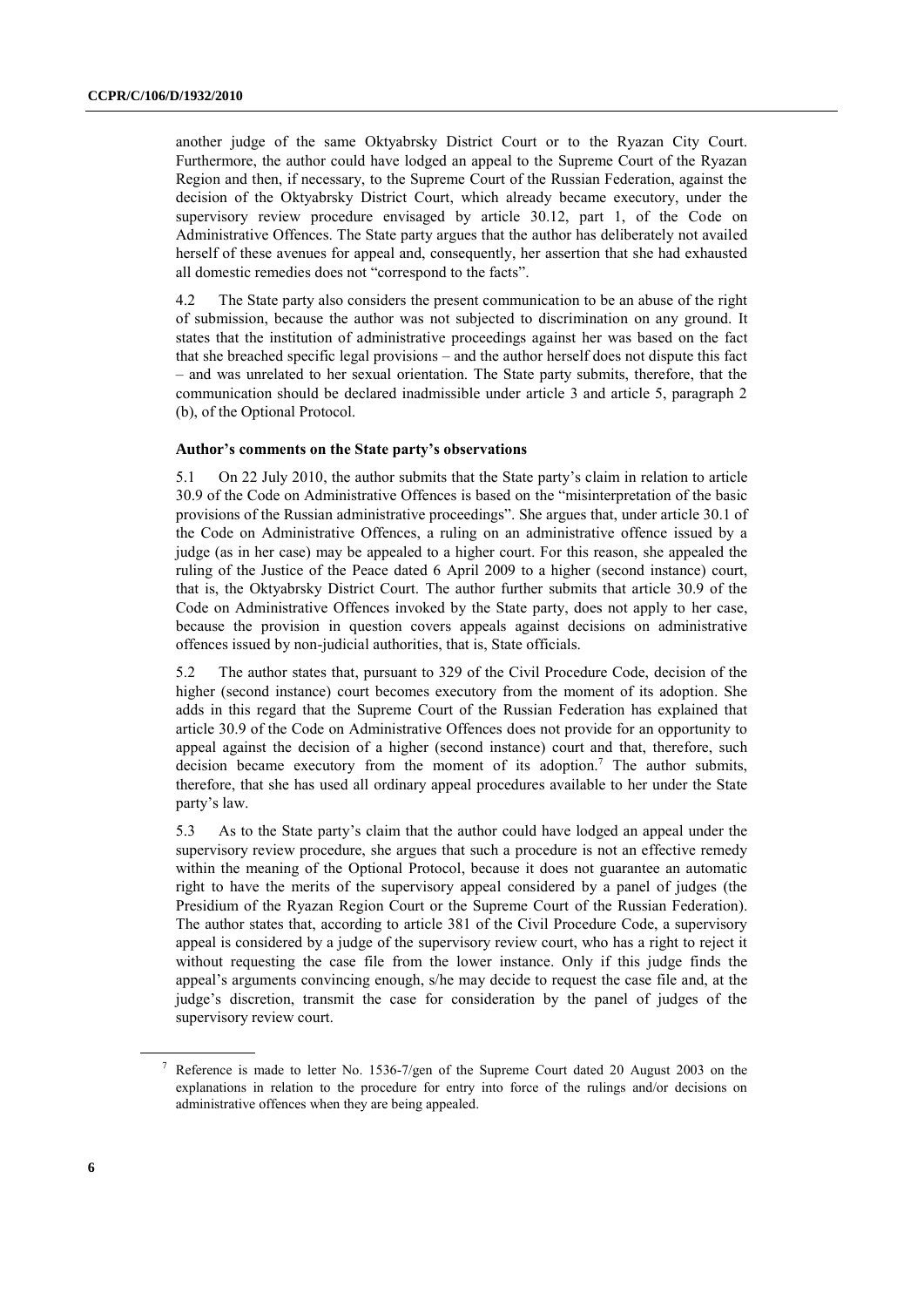5.4 In deciding on the admissibility of the present communication, the author respectfully asks the Committee to consider the position of the European Court of Human Rights, which held on numerous occasions that the supervisory review procedure was not an effective remedy within the meaning of the Convention for the Protection of Human Rights and Fundamental Freedoms (European Convention), as the grounds for quashing final judgments of the lower courts were not clear from the Civil Procedure Code and the procedure was not directly accessible to the applicants.<sup>8</sup>

5.5 The author further submits that she, together with the other two individuals, has made a last attempt to seek justice on the domestic level by appealing to the Constitutional Court. In its ruling of 19 January 2010, the Constitutional Court dismissed her appeal and held that the prohibition of propaganda of homosexuality as "intentional and uncontrolled dissemination of information capable of harming health, morals and spiritual development, as well as forming perverted conceptions about equal social value of traditional and nontraditional family relations – among individuals who, due to their age, lack the capacity to critically and independently assess such information" could not be considered as a violation of constitutional rights. Therefore, the author requests the Committee to conclude that the position of the Constitutional Court is contrary to the standards enshrined in the Covenant, because in a modern democratic society ""traditional" (different-sex) and "non-traditional" (same-sex) relations should be considered as equally valuable. In her opinion, the Constitutional Court effectively upheld the approach of the Ryazan Region Law and the Ryazan Region Law on Protection of Morals of Children in Ryazan Region that any information about homosexuality is prima facie immoral and detrimental to the development of a child. The author argues that she has a right to disseminate information aimed at promoting the idea of equal value of homosexuals in the Russian society.

5.6 As transpires from the ruling of 19 January 2010, the Constitutional Court noted that article 38 of the Constitution specifically protects motherhood, childhood and the family. In the Court"s view, the traditional understandings of family, motherhood and childhood are values that require special protection from the State. According to the Court, legislators acted on the premise that the interests of minors were an important social value. One of the aims of State policy on the protection of children was the protection of minors from factors that could negatively impact their physical, intellectual, mental, spiritual and moral development. More precisely, the Federal Law on the Basic Guarantees of the Rights of the Child in the Russian Federation protected children from information, propaganda and agitation that could harm their "health [and] moral and spiritual development". In the Court's view, the provisions challenged were adopted with the aim of ensuring the intellectual, moral and psychological security of children.

5.7 The Constitutional Court then analysed the protection of the right to freedom of expression provided by the Constitution. Article 29 of the Constitution guarantees the right to freedom of speech, as well as the right to freely disseminate information by all lawful means. However, the Court noted that, under article 10 of the European Convention, freedom of expression was subject to limitations, provided such limitations were

<sup>8</sup> Reference is made to the decision of the European Court of Human Rights in *Martynets* v. *Russia* (application No. 29612/09), 5 November 2009, in which the Court examined the "new" supervisory review procedure (in force since 7 January 2008) governed by the Civil Procedure Code and concluded that "the supervisory review procedure in the courts of general jurisdiction retains the essential features that earlier compelled the Court to consider it as being outside the chain of domestic remedies subject to exhaustion under Article 35, 1 § of the Convention". Furthermore, the Court found that "the supervisory review proceedings in respect of legally binding judgments may still be conducted through multiple instances, with an ensuing risk that the case will go back and forth from one instance to another for an indefinite period".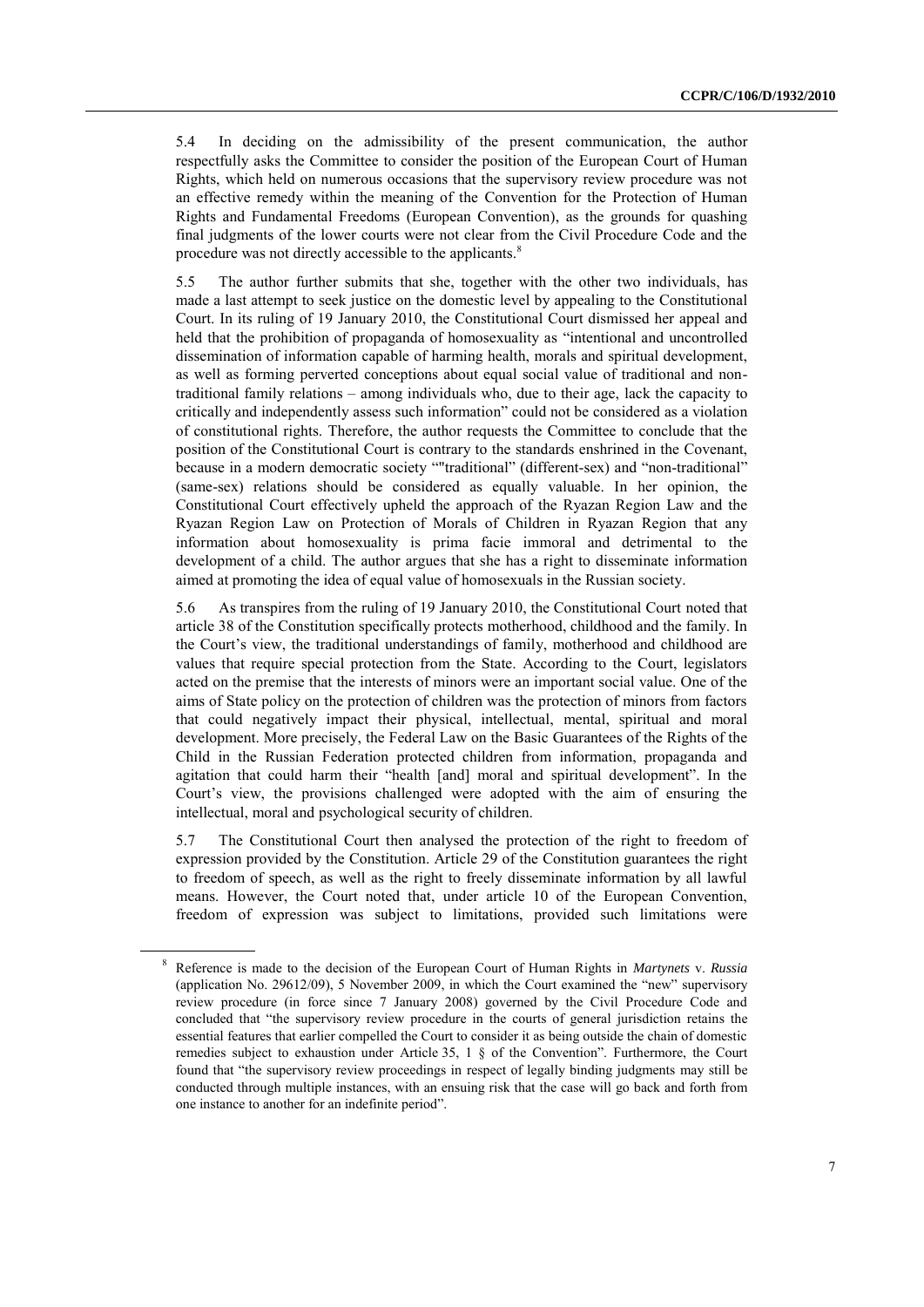established by law, had a legitimate purpose and were necessary in a democratic society. Finally, the Court established that the Ryazan Region Law and the Ryazan Region Law on Protection of Morals of Children in Ryazan Region did not prohibit or disparage homosexuality. They did not discriminate against homosexuals nor did they grant excessive powers to public authorities. The Court therefore concluded that the provisions of the said laws that were challenged could not be considered to limit freedom of expression excessively.

5.8 The author submits a copy of the legal opinion prepared by the International Commission of Jurists upon her request and asks the Committee to take it into account in considering the merits of her communication.

5.9 In its legal opinion, the International Commission of Jurists firstly considers the effect of the Committee's Views in *Hertzberg et al. v. Finland*,<sup>9</sup> in which it accepted, as a justification provided for in article 19, paragraph 3, of the Covenant, the public morals limitation invoked by the Government of Finland in defence of paragraph 9 of chapter 20 of the Finnish Penal Code, which provided that anyone who "publicly encourages indecent behaviour between persons of the same sex" was subject to a six-month prison sentence or a fine. The International Commission of Jurists submits that the outcome in the said communication is not dispositive of this matter, because:

(a) Equality law, in the jurisprudence of the Committee and other human rights bodies, has developed significantly since April 1982 when the Views in *Hertzberg et al.* v. *Finland* were adopted. At that time, sexual orientation was not recognized as a status protected from discrimination and now it is;<sup>10</sup>

Also since 1982, the Committee and other institutions have recognized that limitations on rights must not violate the prohibition of discrimination. Even a limitation with a permissible aim – such as the protection of public morality – may not be discriminatory;

(c) Conceptions of public morality are subject to change<sup>11</sup> and what was considered justifiable with reference to public morality in 1982 is no longer the case today. Laws similar to paragraph 9 of chapter 20 of the Finnish Penal Code have since been repealed in States such as Austria and the United Kingdom of Great Britain and Northern Ireland. Furthermore, the Committee's jurisprudence reflects the evolution of the "public morals" conceptions, as does the case law of the European Court of Human Rights.<sup>12</sup>

5.10 The International Commission of Jurists then submits that the Ryazan Region Law is an impermissible limitation of freedom of expression because it is discriminatory, for the following reasons: (a) sexual orientation is a protected ground under articles 2 and 26 of the Covenant;<sup>13</sup> (b) limitations on rights cannot be discriminatory, whether in law or practice  $-\frac{1}{2}$ 

<sup>9</sup> Communication No. 61/1979, *Hertzberg et al.* v. *Finland*, Views adopted on 2 April 1982.

<sup>10</sup> Reference is made to communication No. 488/1992, *Toonen* v. *Australia*, Views adopted on 31 March 1994, paragraph 8.7.

<sup>11</sup> Reference is made to the Individual Opinion of Torkel Opsahl in *Hertzberg et al.* v. *Finland*.

<sup>&</sup>lt;sup>12</sup> Reference is made to *Toonen* v. *Australia*; and judgment of the European Court of Human Rights in *Dudgeon* v. *United Kingdom* (application No. 7525/76), 22 October 1981.

<sup>13</sup> Reference is made to *Toonen* v. *Australia*; communication No. 941/2000, *Young* v. *Australia*, Views adopted on 6 August 2003, paragraph 10.4. See also, general comment No. 20 (2009) of the Committee on Economic, Social and Cultural Rights on non-discrimination in economic, social and cultural rights, *Official Records of the Economic and Social Council, 2010, Supplement No. 2*  (E/2010/22), annex VI, para. 32; general comment No. 2 (2007) of the Committee against Torture on implementation of article 2 by States parties, *Official Records of the General Assembly, Sixty-third Session, Supplement No. 44* (A/63/44), annex VI, para. 21; general comment No. 4 (2003) of the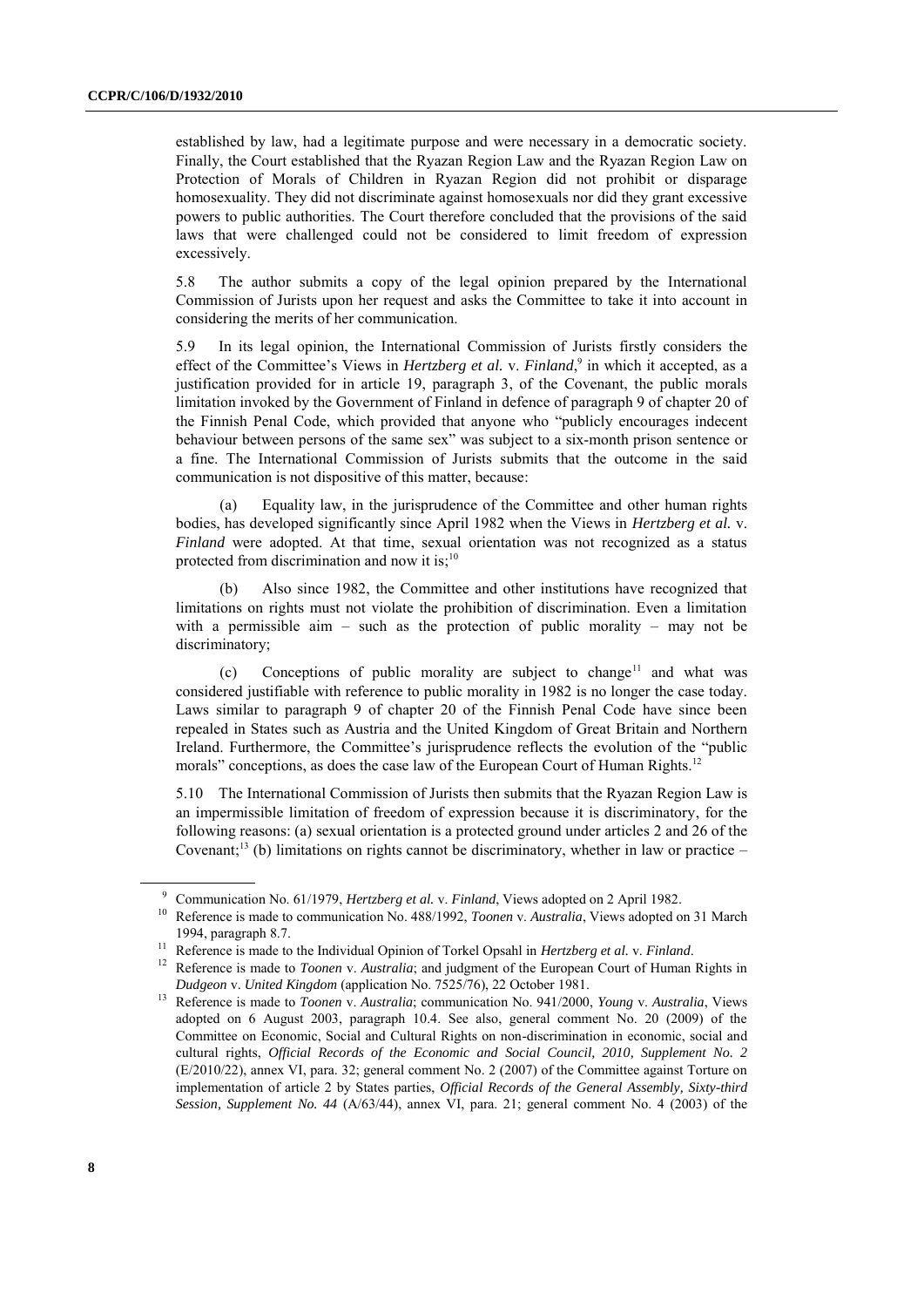a law that differentiates on the basis of sexual orientation is therefore discriminatory, in violation of the Covenant, unless it has a reasonable and objective justification, and is aimed at a legitimate purpose; and (c) public morality is not a reasonable and objective justification.

5.11 The International Commission of Jurists argues that enjoyment of all Convention rights without discrimination means that the freedom of expression of LGBT individuals, as well as the expression concerning sexual orientation and same-sex relationships cannot be restricted in a discriminatory manner. Any restriction on expression about sexuality must be neutral with respect to sexual orientation.<sup>14</sup> Laws restricting freedom of expression must be compatible with the aims and objectives of the Covenant and must not violate its nondiscrimination provisions.<sup>15</sup> They may not be imposed for discriminatory purposes or applied in a discriminatory manner.<sup>16</sup> The International Commission of Jurists argues that even the proportionate use of a permissible aim, such as public morality, cannot be the basis for a restriction on freedom of expression if it is applied in a discriminatory manner. Therefore, by penalizing "public actions aimed at propaganda of homosexuality" – as opposed to propaganda of heterosexuality or sexuality generally – the Ryazan Region Law enacts a difference in treatment that cannot be justified. It singles out one particular kind of sexual behaviour for differential treatment. It does so even though sexual relationships between consenting adults of the same sex are not illegal in the Russian Federation.

5.12 Furthermore, although not every differentiation of treatment will constitute discrimination, the criteria for such differentiation must be reasonable and objective and the aim must be to achieve a purpose that is legitimate under the Covenant.<sup>17</sup> Because sexual orientation is a prohibited ground, a difference in treatment founded on sexual orientation constitutes discrimination, in violation of the Covenant, unless there is a "reasonable and objective" justification.<sup>18</sup> Public morality does not amount to such a justification. Since *Hertzberg et al. v. Finland, public morality arguments have diminished in weight.<sup>19</sup> The* International Commission of Jurists submits that courts around the world have held that public morality is not a sufficient reason to justify a difference in treatment and established that concerns about public morality cannot serve to defend disparate treatment based on sexual orientation.<sup>20</sup> It adds that the Ryazan Region Law is clearly intended to target any

Committee on the Rights of the Child on adolescent health and development in the context of the Convention on the Rights of the Child, *Official Records of the General Assembly, Fifty-ninth Session, Supplement No. 41* (A/59/41), annex X, para. 6.

Reference is made to the recommendation CM/Rec(2010)5 of the Committee of Ministers of the Council of Europe to member states on measures to combat discrimination on grounds of sexual orientation or gender identity, adopted on 31 March 2010. Available from https://wcd.coe.int/ViewDoc.jsp?id=1606669.

<sup>&</sup>lt;sup>15</sup> Siracusa Principles on the Limitation and Derogation of Provisions in the International Covenant on Civil and Political Rights, annex, E/CN.4/1985/4, principle 2; Committee"s general comment No. 22 (1993) on the right to freedom of thought, conscience and religion, *Official Records of the General Assembly, Forty-eighth Session, Supplement No. 40* (A/48/40), annex VI, para. 8.

<sup>&</sup>lt;sup>16</sup> Committee's general comment No. 22, para. 8; and the Individual Opinion of Torkel Opsahl in *Hertzberg et al.* v. *Finland*.

<sup>&</sup>lt;sup>17</sup> Reference is made to the Committee's general comment No. 18 (1989) on non-discrimination, *Official Records of the General Assembly, Forty-fifth Session, Supplement No. 40*, vol. I (A/45/40 (Vol. I)), annex VI, sect. A, paragraph 13.

<sup>&</sup>lt;sup>18</sup> General comment No. 20 (2009) of the Committee on Economic, Social and Cultural Rights, para. 13.

<sup>19</sup> Reference is made to *Toonen* v. *Australia*, paragraph 8.6; and judgment of the European Court of Human Rights in *Open Door and Dublin Well Woman* v. *Ireland* (applications Nos. 14234/88 and 14235/88), 29 October 1992, paragraphs 65–66.

<sup>&</sup>lt;sup>20</sup> The legal opinion, inter alia, quotes the case law of the United States Supreme Court, the Constitutional Court of South Africa and the Philippines Supreme Court.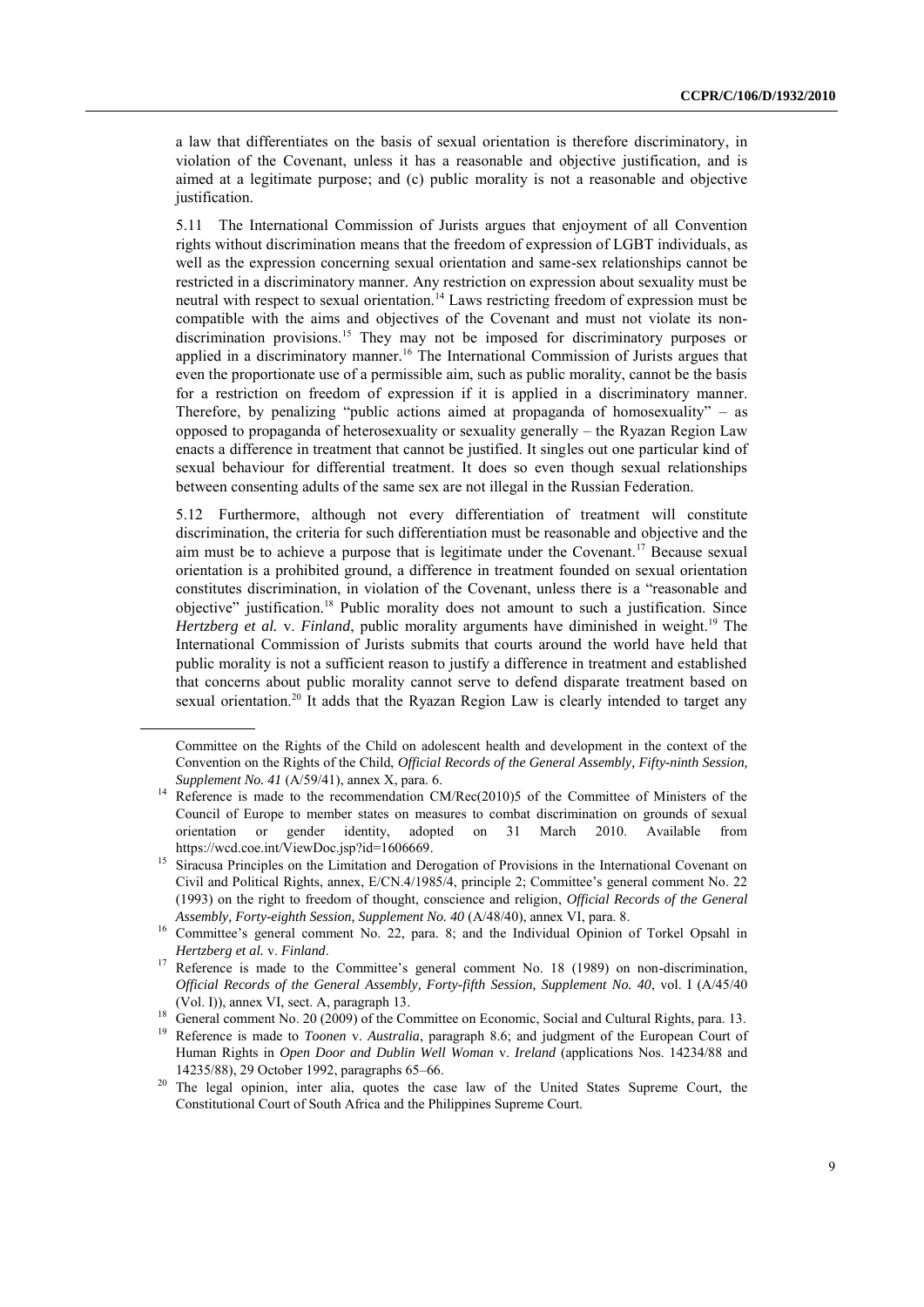information about homosexuality, including information that is in no manner "obscene" under criminal law.

5.13 The International Commission of Jurists further submits that the Ryazan Region Law also has serious implications for the right of children to receive information. In addition to article 19, paragraph 2, of the Covenant, the right of children to receive information concerning sexuality is specifically protected under article 13 of the Convention on the Rights of the Child.<sup>21</sup> The right of children to receive information about sexuality and sexual orientation is related to their rights to education and to health. $^{22}$ 

5.14 For the foregoing reasons, the International Commission of Jurists concludes that section 3.10 of the Ryazan Region Law contravenes the State party"s obligations under the Covenant.

#### **State party's further observations on admissibility and merits**

6.1 On 9 December 2010, the State party recalls the facts of the case and states that the administrative fine imposed by the Justice of the Peace on the author was the minimal penalty provided for under section 3.10 of the Ryazan Region Law and was not "burdensome" for her. The State party then submits that all court decisions in the author"s case are lawful and well-founded, and puts forward its arguments, which are similar in substance to those of the Oktyabrsky District Court (see paragraph 2.6 above) and of the Constitutional Court (see paragraph 5.6 above). It states that the author"s claims about her being brought to administrative responsibility for her tolerant attitude towards homosexuality and for the free expression of her views do not "correspond to the facts". She was brought to administrative responsibility for *propaganda of homosexuality (sexual act between men and lesbianism) among minors*. 23

6.2 The State party further submits that, according to the author, the aim of her actions was to promote a tolerant attitude towards homosexuality in the society, including among minors. Therefore, she had a deliberate intent to engage children in the discussion of these issues. As a result, the public became aware of the author"s views exclusively on the initiative of the latter. Furthermore, her actions from the very beginning had an "element of provocation". The State party adds that the author"s private life was not of interest either to the public or to minors, and that the public authorities did not interfere with her private life. For these reasons, the State party reiterates its initial argument that the present communication is an abuse of the right of submission and is thus incompatible with article 3 of the Optional Protocol.

6.3 The State party recalls that the author has deliberately not availed herself of the right to have recourse to the supervisory review procedure and that, therefore, her assertion that she had exhausted all domestic remedies does not "correspond to the facts". For the foregoing reasons, the State party concludes that the author"s claims are groundless, the

Reference is also made to the general comment No. 3 (2003) of the Committee on the Rights of the Child on HIV/AIDS and the Rights of the Child, *Official Records of the General Assembly, Fiftyninth Session, Supplement No. 41* (A59/41), annex IX, para. 16; and the concluding observations of the Committee on the Rights of the Child on the second periodic report of the United Kingdom of Great Britain and Northern Ireland, CRC/C/15/Add.188, para. 44 (d).

<sup>&</sup>lt;sup>22</sup> Reference is made to the reports of the Special Rapporteur on the right to education, A/HRC/8/10/Add.1, paragraphs 79–84, and A/HRC/4/29/Add.1, paragraphs 34–37. See also, decision of the European Committee of Social Rights, *INTERIGHTS* v. *Croatia* (complaint No. 45/2007), 30 March 2009.

<sup>&</sup>lt;sup>23</sup> Emphasis added by the State party.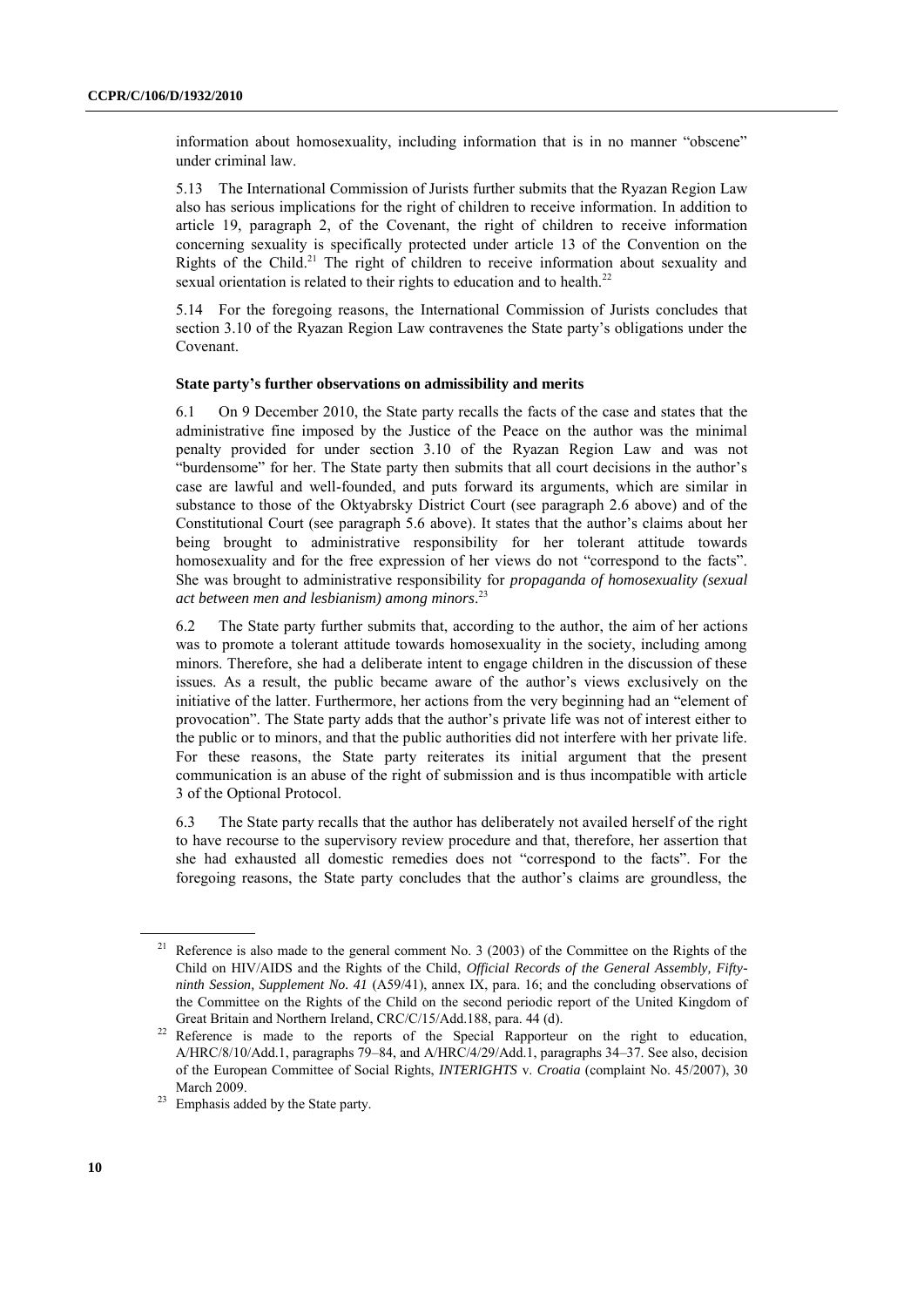interference with her rights was proportionate and the communication itself is inadmissible under article 5, paragraph 2 (b), of the Optional Protocol.

#### **Authors' comments on the State party's further observations**

7.1 On 3 February 2011, the author recalls the State party"s argument that bringing her to administrative responsibility had a legitimate aim of protecting children from "propaganda of homosexuality", i.e. from information harmful to children from a moral point of view. In this respect, she submits that this approach is clearly discriminatory, as it is based on a presumption that homosexuality – as opposed to heterosexuality – is something immoral. The author adds that this approach lacks objective and reasonable justification because, in her opinion, it prohibits dissemination of any information on homosexuality, including neutral information, such as in the present communication. She draws the Committee"s attention to the findings of the European Court of Human Rights in *Alekseyev* v. *Russia*, <sup>24</sup> concerning the ban by the Moscow authorities on the so called "Gay Prides" in 2006–2008. The author respectfully asks the Committee to consider the position of the European Court of Human Rights with regard to the public morality arguments raised by the State party.

7.2 With regard to the State party"s argument concerning the alleged non-exhaustion of domestic remedies, the author reiterates her earlier position explained in the submission of 22 July 2010 that the supervisory review procedure is not an effective remedy. Moreover, any doubts in this regard have been dispelled by the decision of the Constitutional Court of 19 January 2010.

7.3 On 21 November 2011, the author asks the Committee to give priority treatment to the present communication, which is seen by her as being of significance for the development of jurisprudence in the field of LGBT rights. She submits that recent developments threaten the fundamental human rights of LGBT individuals in the Russian Federation<sup>25</sup> and in other parts of the world,<sup>26</sup> including the freedom of expression, freedom of assembly and freedom of association.

<sup>24</sup> Judgment of the European Court of Human Rights in *Alekseyev* v. *Russia* (applications Nos. 4916/07, 25924/08 and 14599/09), 21 October 2010, paras. 82–84. The Court found a violation of article 11; article 13 in conjunction with article 11; and article 14 in conjunction with article 11 of the European Convention.

<sup>&</sup>lt;sup>25</sup> Notably: (a) On 28 September 2011, the Parliament of the Arkhangelsk Region passed a similar law which prohibited propaganda of homosexuality among minors. This law came into force in October 2011. On 16 November 2011, the same Parliament passed amendments to the Arkhangelsk Region Law on Administrative Offences establishing administrative liability for propaganda of homosexuality among minors; (b) on 16 November 2011, the St. Petersburg Legislative Assembly adopted at its first reading a law which prohibited "propaganda of sexual act between men, lesbianism, bisexualism, transgenderism and paedophilia" and introduced fines for such actions. According to the media reports, an amendment of 7 March 2012 to the Law on Administrative Offences in St. Petersburg established administrative liability for "public actions aimed at propaganda of sexual act between men, lesbianism, bisexualism and transgenderism among minors" (art. 7.1) and "public actions aimed at propaganda of paedophilia" (art. 7.2); (c) on 16 November 2011, the speaker of the Moscow City Duma (parliament) said in an interview that a law banning propaganda of homosexuality among minors would definitely be passed in Moscow; (d) on 17 November 2011, the speaker of the Federation Council (upper chamber of the State Duma) supported introduction of a similar law on federal level.

<sup>&</sup>lt;sup>26</sup> Earlier attempts to introduce a similar law were taken on the national level in Lithuania. The proposals were rejected only after the intervention from the European Union. A similar law which prohibits propaganda of homosexuality is currently being discussed in Ukraine.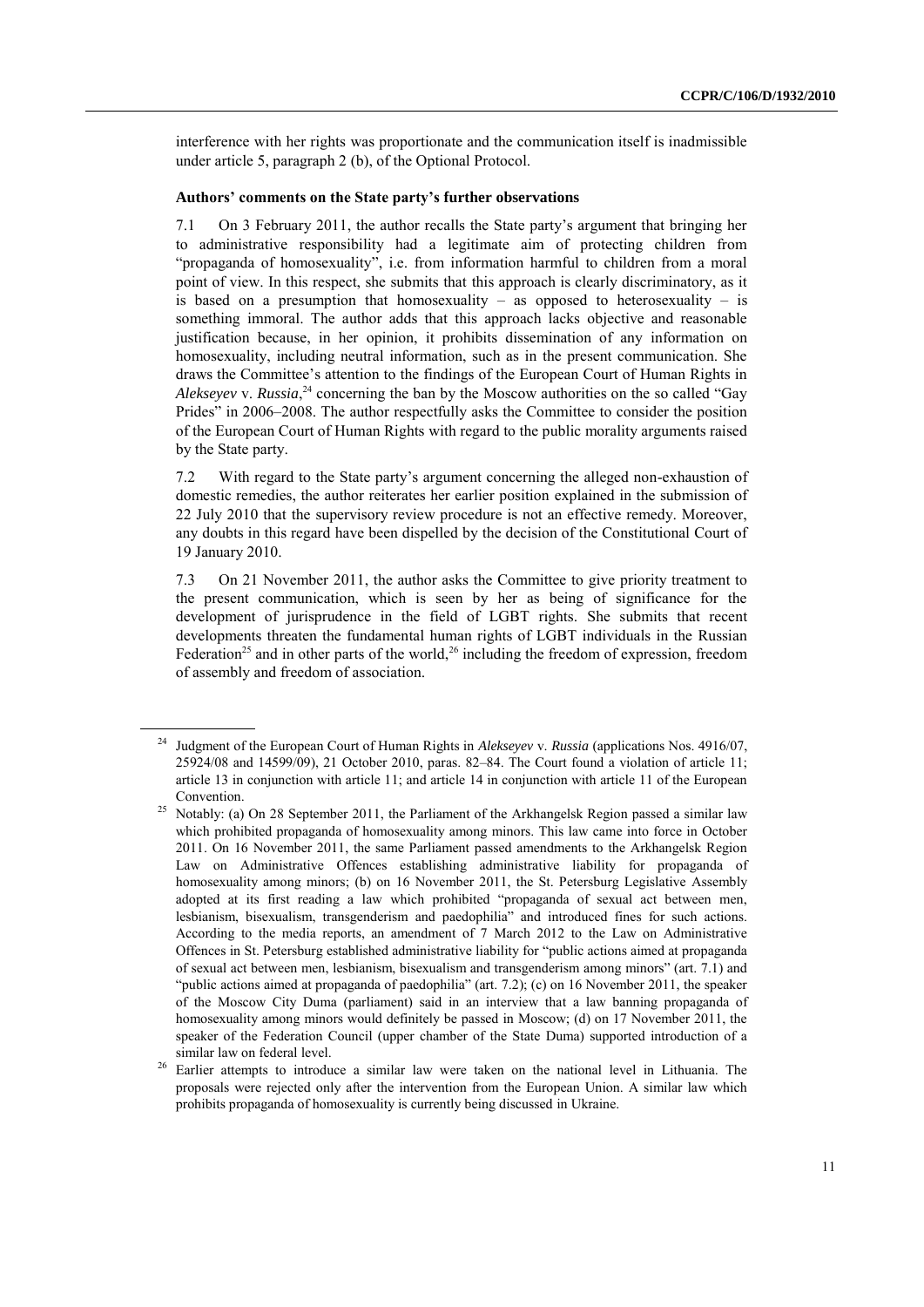#### **State party's additional observations**

8.1 On 17 August 2012, the State party submits its additional observations. It states that the amendments to the St. Petersburg and the Arkhangelsk Region Laws on Administrative Offences were introduced with the aim of "combating the propaganda of sexual act between men, lesbianism, bisexualism and transgenderism among minors, as well as the propaganda of paedophilia, due to the numerous and collective requests of community representatives who expressed their protest against such propaganda". The State party refers to the Model Law on Protection of Children against Information Detrimental to Their Health and Development that was adopted by the Interparliamentary Assembly of the Member States of the Commonwealth of Independent States on 3 December 2009. According to this Law, "propaganda" stands for "activities of natural and (or) legal persons disseminating information aimed at conditioning children"s behaviour and (or) creating stereotypes, or aimed at encouraging or effectively encouraging addressees of such information to perform certain actions or to refrain from performing certain actions".

8.2 The State party adds that the said law considers as "information detrimental to children"s health and development information – the contents, presentation and (or) use of which – influence one's subconscious mind and are capable of harming children's physical or mental health and (or) provoking derangements of their spiritual, mental, physical and social development". Such "derangements" include "development of perverted social preferences and attitudes, instigation to commit potentially dangerous deeds and acts, aggression, cruelty, violence or other antisocial actions (including those punishable by criminal law), inculcation of pathologic fear and horror or encouragement of children"s premature interest in sex and in early commencement of sexual life".

8.3 The State party also refers to article 4, paragraph 1, article 5, paragraph 2, and article 14 of the Federal Law on the Basic Guarantees of the Rights of the Child in the Russian Federation and submits that one of the objectives of the State policy carried out in the Russian Federation in the interests of the children is to protect them from the factors that could negatively impact their physical, intellectual, mental, spiritual and moral development.

8.4 The State party further submits that in order to protect children from information detrimental to their health and (or) development, the Federal Law on Protection of Children against Information Detrimental to Their Health and Development of 29 December 2010 (in force as of September 2012) established requirements for the dissemination of information to children. The requirements include classification of information outputs, their expert assessment, as well as the State oversight and control of the compliance with the law on protection of children against information detrimental to their health and (or) development.

8.5 The State party recalls that the rights guaranteed under article 19, paragraph 2, of the Covenant are subject to certain restrictions provided for in paragraph 3 of the same article. It refers in this context to articles 17 and 34 of the Convention on the Rights of the Child, as well as to article 4, paragraph 2, of the Federal Law on the Basic Guarantees of the Rights of the Child in the Russian Federation, which sets out standards for the dissemination of printed, audio, video and other materials inadvisable for children below the age of 18.

8.6 The State party maintains that the Constitutional Court has carefully examined the facts of the case submitted by the author and two others, as well as their arguments before arriving at the conclusion that pursuant to the requirements of the Federal Law on Protection of Children against Information Detrimental to Their Health and Development, lawmakers of the Ryazan Region adopted measures aimed at ensuring intellectual, moral and mental safety of children in the Ryazan Region by, inter alia, prohibiting public actions aimed at propaganda of homosexuality. The State party also reiterates the finding of the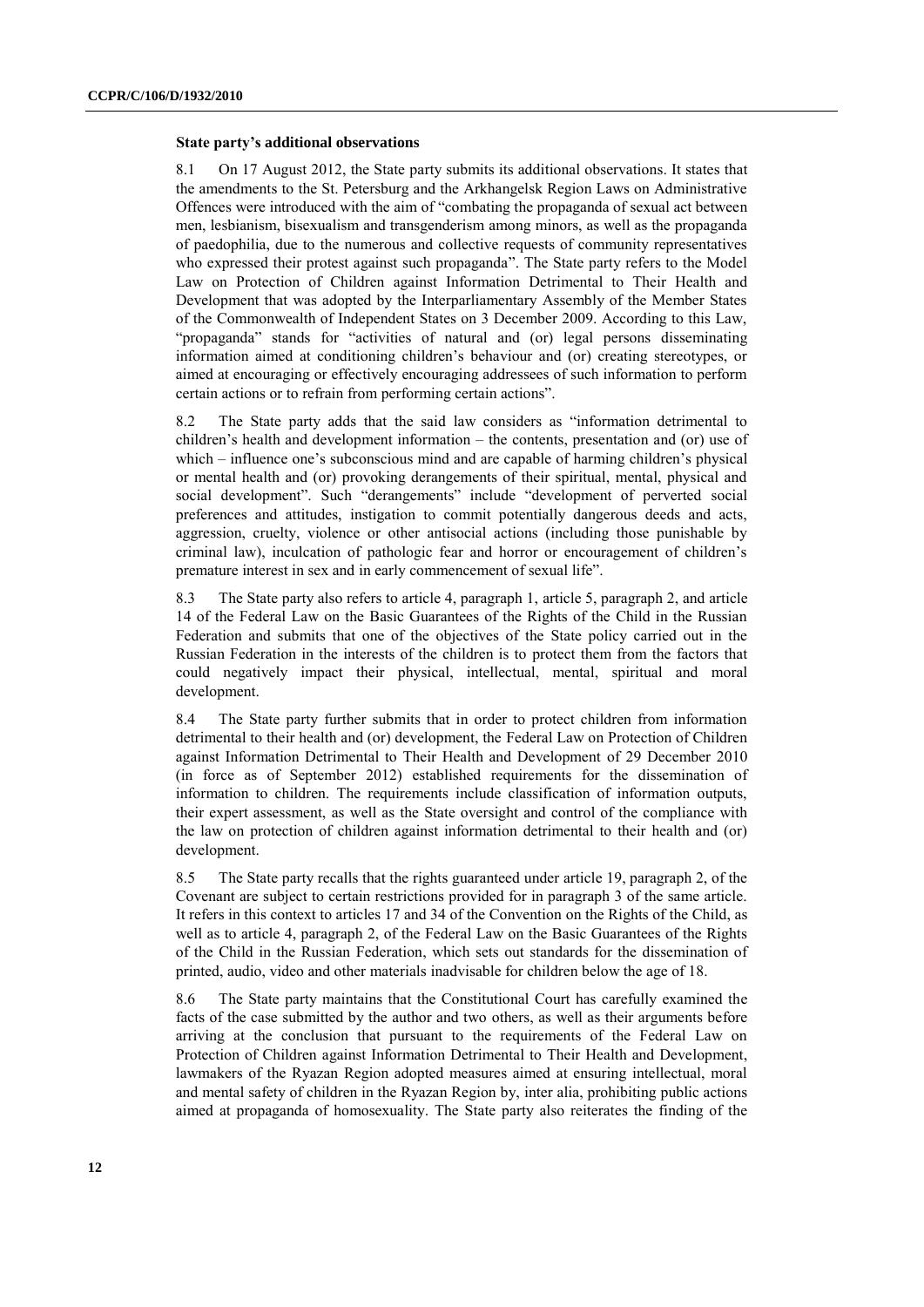Constitutional Court that the prohibition of such propaganda per se as "intentional and uncontrolled dissemination of information capable of harming health, morals and spiritual development, as well as forming perverted conceptions about equal social value of traditional and non-traditional family relations – among individuals who, due to their age, lack the capacity to critically and independently assess such information" could not be considered as a violation of constitutional rights.

8.7 The State party argues that, in her comments, the author does not put forward any new arguments in relation to the substance of the present communication but rather interprets provisions of international law. It adds that the State party"s submissions of 20 May 2010 and 9 December 2010 cover both the admissibility and the merits. As to the author"s comments in relation to the adoption of the laws prohibiting propaganda of sexual act between men, lesbianism, bisexualism and transgenderism among minors at the regional level, the State party submits that such laws are in full compliance with the international obligations of the Russian Federation and are aimed at protecting moral, spiritual, physical and mental development of children.

#### **Issues and proceedings before the Committee**

#### *Consideration of admissibility*

9.1 Before considering any claim contained in a communication, the Human Rights Committee must, in accordance with rule 93 of its rules of procedure, decide whether or not the case is admissible under the Optional Protocol to the Covenant.

9.2 The Committee has ascertained, as required under article 5, paragraph 2 (a), of the Optional Protocol, that the same matter is not being examined under another procedure of international investigation or settlement.

9.3 With regard to the requirement laid down in article 5, paragraph 2 (b), of the Optional Protocol, the Committee takes note of the State party"s argument that the author could have used the ordinary appeal procedures envisaged by article 30.9 of the Code on Administrative Offences. In this respect, the Committee recalls that the State party must describe in detail which legal remedies would have been available to the author in the circumstances of her case, together with evidence that there would be a reasonable prospect that such remedies would be effective.<sup>27</sup> Given the fact that article 30.9 of the Code on Administrative Offences does not seem to be applicable to the present communication as argued by the author, because it covers appeals against decisions on administrative offences issued by non-judicial authorities, the Committee accepts the author"s argument, which has not been challenged by the State party, that she has used all ordinary appeals procedures available to her under the State party"s law.

9.4 The Committee also notes the State party"s claim that the author could have lodged an appeal against the decision of the Oktyabrsky District Court, which already became executory, under the supervisory review procedure envisaged by article 30.12, part 1, of the Code on Administrative Offences. The Committee further notes the author"s argument that such procedure is not an effective remedy within the meaning of the Optional Protocol, because it does not guarantee an automatic right to have the merits of the supervisory appeal considered by a panel of judges. Moreover, she has already unsuccessfully challenged the constitutionality of the Ryazan Region Law on the basis of which she was convicted of an administrative offence before the Constitutional Court.

<sup>27</sup> See communication No. 4/1977, *Ramirez* v. *Uruguay*, Views adopted on 23 July 1980, para. 5.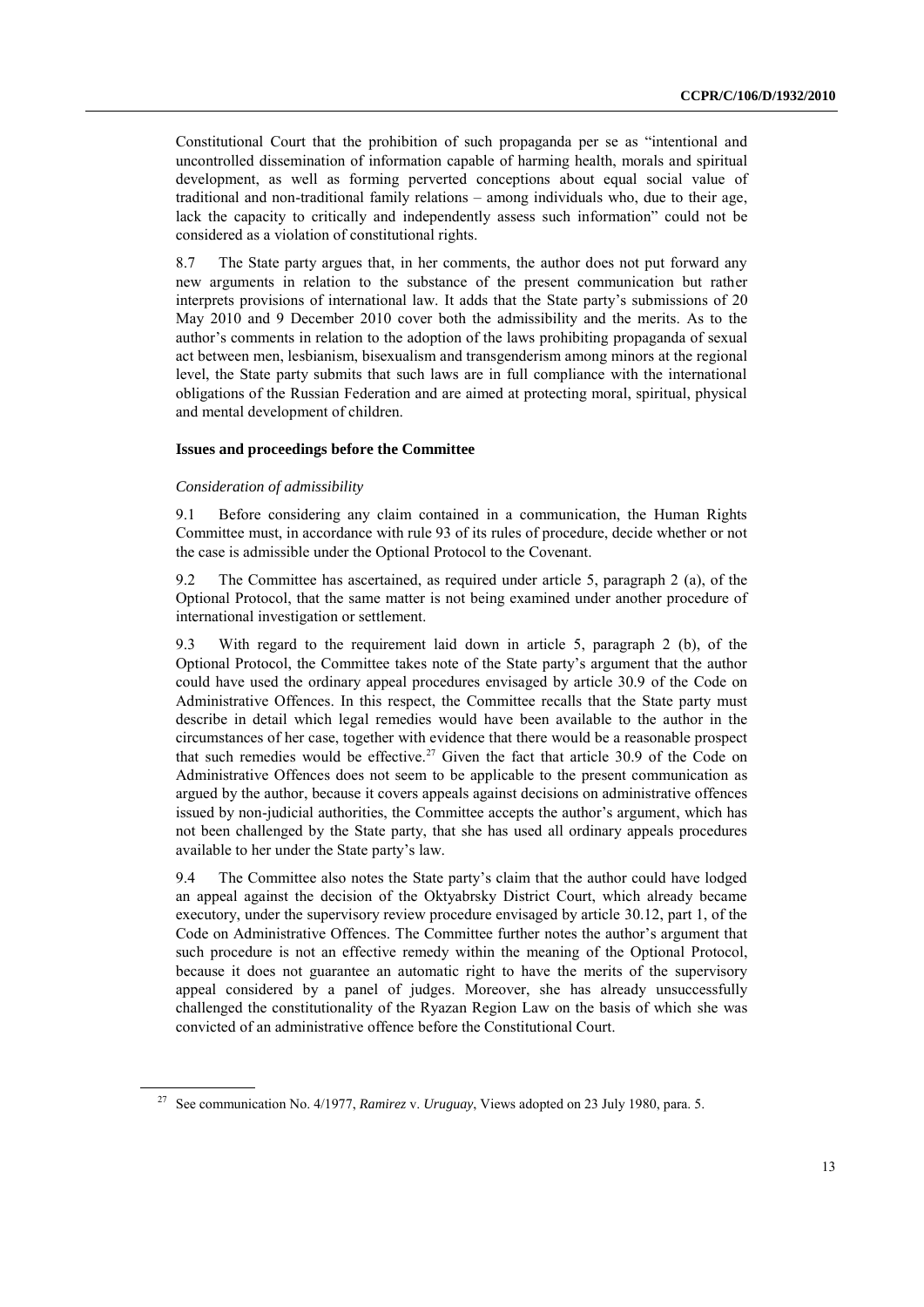9.5 In this regard, the Committee recalls that domestic remedies need not be exhausted if they objectively have no prospect of success: where under applicable domestic laws the claim would inevitably be dismissed, or where established jurisprudence of the highest domestic tribunals would preclude a positive result.<sup>28</sup> It notes that the Constitutional Court has dismissed the author"s appeal holding that the prohibition of propaganda of homosexuality could not be considered as a violation of her constitutional rights and that the State party does not claim that the courts that could have considered the author"s case under the supervisory review procedure would (or even could) have arrived at an outcome different to that of the Constitutional Court. The Committee considers, therefore, that it would not be reasonable to require the author to have recourse to the supervisory review procedure, because such remedy could no longer be seen as an effective remedy within the meaning of article 5, paragraph 2 (b), of the Optional Protocol, i.e. a remedy that would provide the author with a reasonable prospect of judicial redress.<sup>29</sup> The Committee, therefore, is not precluded, for purposes of admissibility, by article 5, paragraph 2 (b), of the Optional Protocol, from examining the communication.

9.6 The State party further argues that the present communication is inadmissible under article 3 of the Optional Protocol and constitutes an abuse of the right of submission, because the author was not subjected to discrimination on any ground, in particular, on the ground of her sexual orientation, and the State party"s public authorities did not interfere with her private life. The Committee considers, however, that the arguments put forward by the author – that she was convicted of an administrative offence on the basis of section 3.10 of the Ryazan Region Law which allegedly discriminates against homosexual individuals – raise substantive issues and should be dealt with at the merits stage of the proceedings.

9.7 Accordingly, the Committee finds no further obstacles to the admissibility and declares the author's claims under articles 19 and 26 of the Covenant sufficiently substantiated, for purposes of admissibility.

#### *Consideration of the merits*

10.1 The Human Rights Committee has considered the communication in the light of all the information made available to it by the parties, as provided under article 5, paragraph 1, of the Optional Protocol.

10.2 The first issue before the Committee is whether or not the application of section 3.10 of the Ryazan Region Law to the author"s case, resulting in her conviction of an administrative offence and the subsequent fine, constituted a restriction within the meaning of article 19, paragraph 3, on the author"s right to freedom of expression. The Committee notes that section 3.10 of the Ryazan Region Law establishes administrative liability for "propaganda of homosexuality (sexual act between men or lesbianism) among minors". The Committee observes, however, that the wording of section 3.10 of the Ryazan Region Law is ambiguous as to whether the term "homosexuality (sexual act between men or lesbianism)" refers to one's sexual identity or sexual activity or both. In any case, there is no doubt that there has been a restriction on the exercise of the author's right to freedom of expression guaranteed by article 19, paragraph 2, of the Covenant.<sup>30</sup> In fact, the existence of the restriction in the present communication is not in dispute between the parties.

10.3 The Committee then has to consider whether the restriction imposed on the author"s right to freedom of expression is justified under article 19, paragraph 3, of the Covenant,

<sup>28</sup> Communication No. 327/1988, *Barzhig* v. *France*, Views adopted on 11 April 1991, para. 5.1, and *Young* v. *Australia*, para. 9.4.

<sup>29</sup> Communication No. 550/1993, *Faurisson* v. *France*, Views adopted on 8 November 1996, para. 6.1.

<sup>30</sup> Communication No.780/1997, *Laptsevich* v. *Belarus*, Views adopted on 20 March 2000, para. 8.1.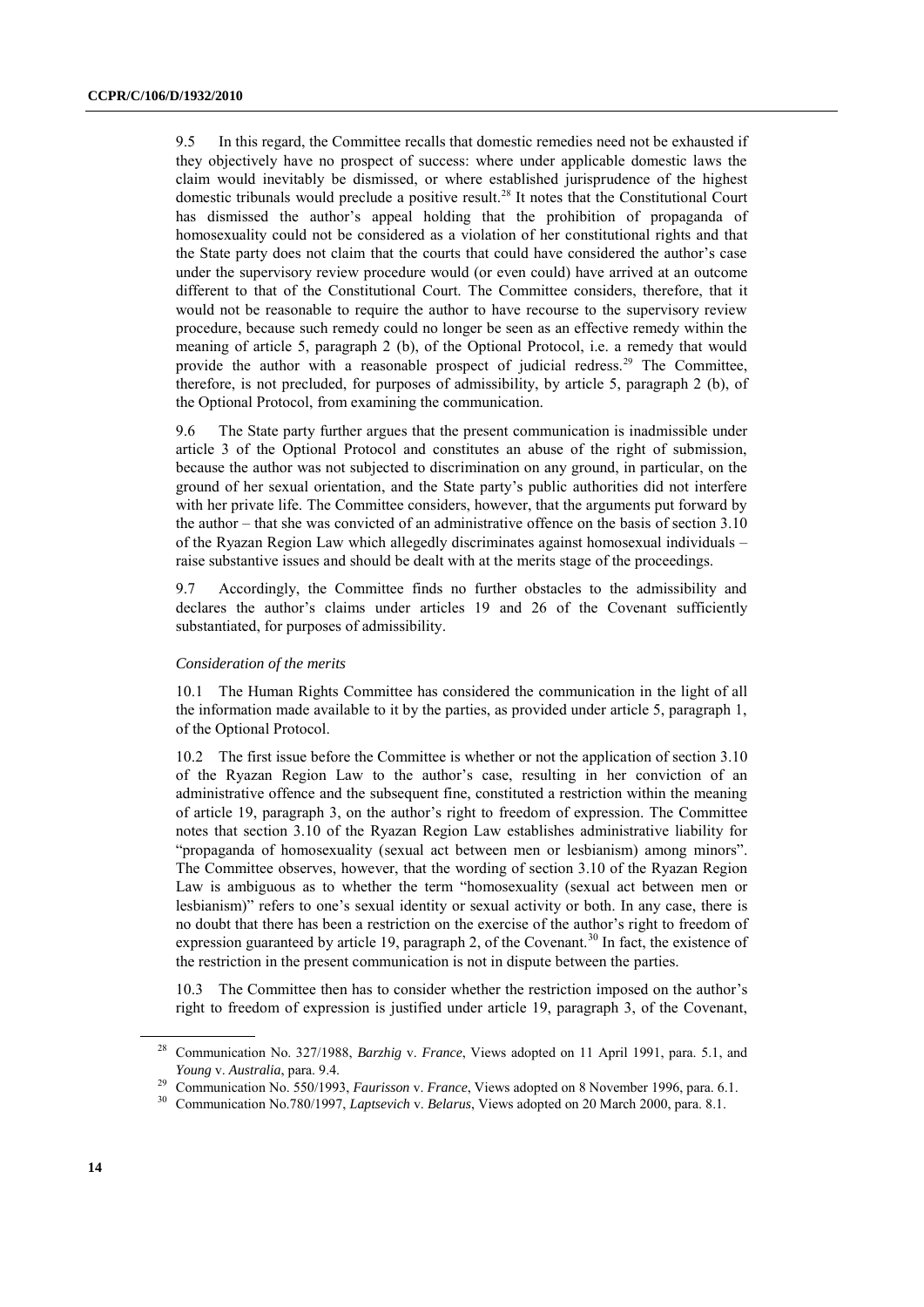i.e. provided by law and necessary: (a) for respect of the rights or reputations of others; and (b) for the protection of national security or of public order (ordre public), or of public health or morals. The Committee recalls in this respect its general comment No. 34 (2011) on article 19 (freedoms of opinion and expression) of the International Covenant on Civil and Political Rights,<sup>31</sup> in which it stated, inter alia, that freedom of opinion and freedom of expression are indispensable conditions for the full development of the person, that they are essential for any society, and that they constitute the foundation stone for every free and democratic society.<sup>32</sup> Any restrictions to their exercise must conform to the strict tests of necessity and proportionality and "must be applied only for those purposes for which they were prescribed and must be directly related to the specific need on which they are predicated".<sup>33</sup>

10.4 The Committee observes that, in the present case, the author and the State party disagree as to whether the restriction on the exercise of the right to freedom of expression is "provided by law". In particular, the author argues with reference to article 55, paragraph 3, of the Constitution, that freedom of expression can be restricted only by federal law, whereas the Ryazan Region Law on the basis of which she was convicted of an administrative offence for "propaganda of homosexuality among minors" is not a federal law. The State party in turn submits that the Ryazan Region Law is based on the Constitution and the Code on Administrative Offences, thus it is a part of the law on administrative offences. The Committee may dispense with considering this point because, irrespective of the domestic lawfulness of the restriction in question, laws restricting the rights enumerated in article 19, paragraph 2, must not only comply with the strict requirements of article 19, paragraph 3, of the Covenant but must also themselves be compatible with the provisions, aims and objectives of the Covenant,  $34$  including the nondiscrimination provisions of the Covenant.<sup>35</sup>

10.5 In this respect, the Committee recalls, as stated in its General Comment No. 34, that ""the concept of morals derives from many social, philosophical and religious traditions; consequently, limitations … for the purpose of protecting morals must be based on principles not deriving exclusively from a single tradition". Any such limitations must be understood in the light of universality of human rights and the principle of nondiscrimination".<sup>36</sup> In the present case, the Committee observes that section 3.10 of the Ryazan Region Law establishes administrative liability for "public actions aimed at propaganda of homosexuality (sexual act between men or lesbianism)" – as opposed to propaganda of heterosexuality or sexuality generally – among minors. With reference to its earlier jurisprudence,<sup>37</sup> the Committee recalls that the prohibition against discrimination under article 26 comprises also discrimination based on sexual orientation.

10.6 The Committee also recalls its constant jurisprudence that not every differentiation based on the grounds listed in article 26 of the Covenant amounts to discrimination, as long as it is based on reasonable and objective criteria, $38$  in pursuit of an aim that is legitimate

<sup>&</sup>lt;sup>31</sup> *Official Records of the General Assembly, Sixty-sixth session, Supplement No. 40 (A/66/40 (Vol. I)),* annex V.

 $32$  See ibid., para. 2.

<sup>33</sup> Ibid., para. 22.

<sup>34</sup> See ibid., para. 26; and *Toonen* v. *Australia*, para. 8.3.

General comment No. 34, para. 26, and General comment No. 18, para. 13.

 $36$  General comment No. 34, para. 32.

<sup>37</sup> See *Toonen* v. *Australia*, para. 8.7; *Young* v. *Australia*, para. 10.4; and communication No. 1361/2005, *X.* v. *Colombia*, Views adopted on 30 March 2007, para. 7.2.

<sup>38</sup> See, inter alia, communication No. 172/1984, *Broeks* v. *the Netherlands*, Views adopted on 9 April 1982, para. 13; communication No. 182/1984, *Zwaan-de Vries* v. *the Netherlands*, Views adopted on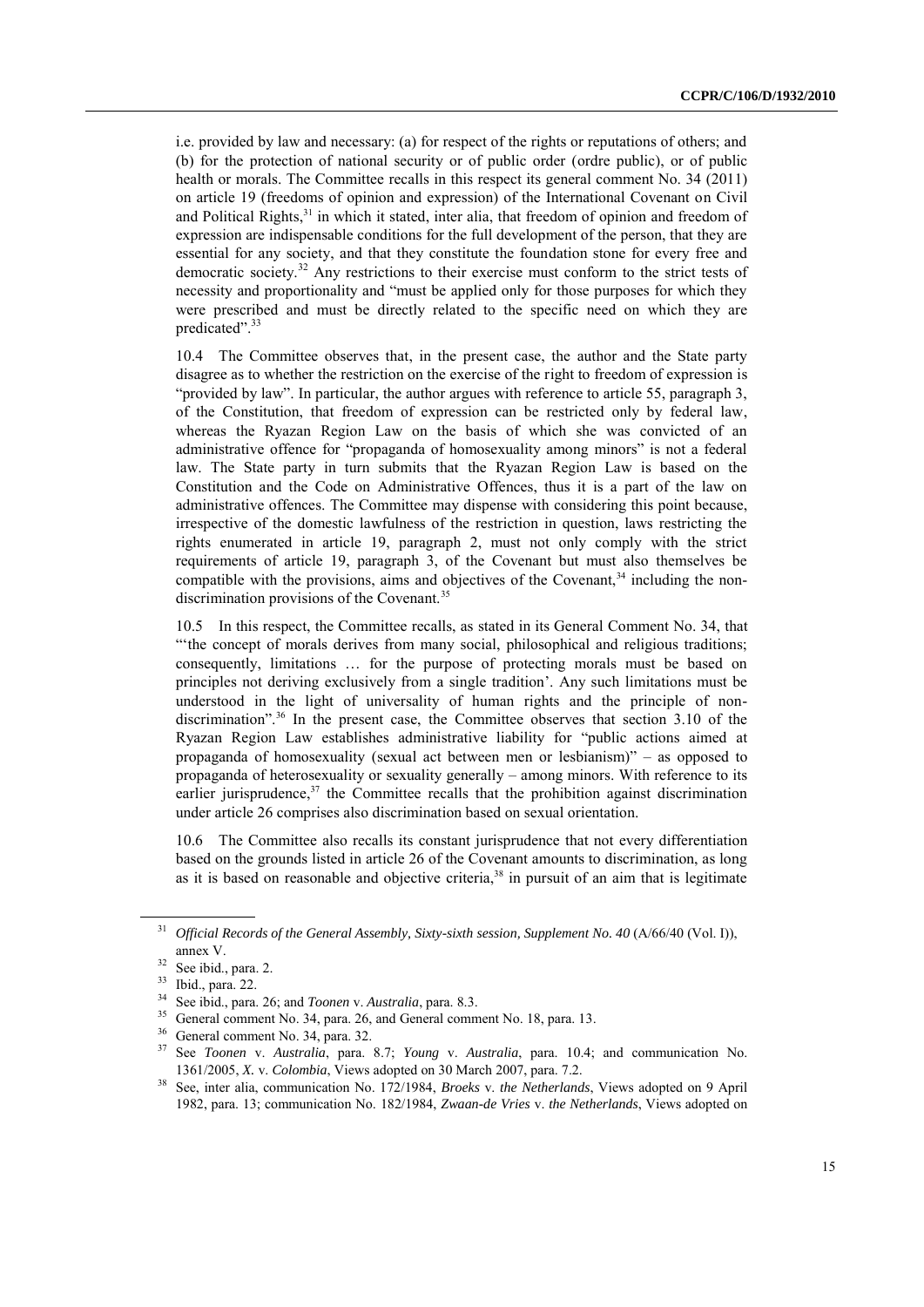under the Covenant.<sup>39</sup> While noting that the State party invokes the aim to protect the morals, health, rights and legitimate interests of minors, the Committee considers that the State party has not shown that a restriction on the right to freedom of expression in relation to "propaganda of homosexuality" – as opposed to propaganda of heterosexuality or sexuality generally – among minors is based on reasonable and objective criteria. Moreover, no evidence which would point to the existence of factors justifying such a distinction has been advanced.<sup>40</sup>

10.7 Furthermore, the Committee is of the view that, by displaying posters that declared "Homosexuality is normal" and "I am proud of my homosexuality" near a secondary school building, the author has not made any public actions aimed at involving minors in any particular sexual activity or at advocating any particular sexual orientation. Instead, she was giving expression to her sexual identity and seeking understanding for it.

The Committee notes the State party's arguments that the author had a deliberate intent to engage children in the discussion of the issues raised by her actions; that the public became aware of the author"s views exclusively on the initiative of the latter; that her actions from the very beginning had an "element of provocation" and her private life was not of interest either to the public or to minors, and that the public authorities did not interfere with her private life (see paragraph 6.2 above). While the Committee recognizes the role of the State party"s authorities in protecting the welfare of minors, it observes that the State party failed to demonstrate why, on the facts of the present communication, it was necessary for one of the legitimate purposes of article 19, paragraph 3, of the Covenant to restrict the author's right to freedom of expression on the basis of section 3.10 of the Ryazan Region Law, for expressing her sexual identity and seeking understanding for it, even if indeed, as argued by the State party, she intended to engage children in the discussion of issues related to homosexuality. Accordingly, the Committee concludes that the author"s conviction of an administrative offence for "propaganda of homosexuality among minors" on the basis of the ambiguous and discriminatory section 3.10 of the Ryazan Region Law, amounted to a violation of her rights under article 19, paragraph 2, read in conjunction with article 26 of the Covenant.

11. The Human Rights Committee, acting under article 5, paragraph 4, of the Optional Protocol to the International Covenant on Civil and Political Rights, is of the view that the facts before it disclose a violation by the Russian Federation of article 19, paragraph 2, read in conjunction with article 26 of the Covenant.

12. In accordance with article 2, paragraph 3 (a), of the Covenant, the State party is under an obligation to provide the author with an effective remedy, including reimbursement of the value of the fine as at the situation of April 2009 and any legal costs incurred by the author, as well as compensation. The State party is also under an obligation to prevent similar violations in the future and should ensure that the relevant provisions of the domestic law are made compatible with articles 19 and 26 of the Covenant.

13. Bearing in mind that, by becoming a party to the Optional Protocol, the State party has recognized the competence of the Committee to determine whether there has been a

<sup>9</sup> April 1987, para.13; communication No. 218/1986, *Vos* v. *the Netherlands*, Views adopted on 29 March 1989, para 11.3; communication No. 415/1990, *Pauger* v. *Austria,* Views adopted on 26 March 1992, para 7.3; communication No. 919/2000, *Müller and Engelhard* v. *Namibia*, Views adopted on 26 March 2002, para 6.7; and communication No. 976/2001, *Derksen* v. *the Netherlands*, Views adopted on 1 April 2004, para. 9.2.

<sup>39</sup> See, inter alia, communication No. 1314/2004, *O'Neill and Quinn* v. *Ireland*, Views adopted on 24 July 2006, para. 8.3.

<sup>40</sup> See *Young* v. *Australia*, para. 10.4; and *X.* v. *Colombia*, para. 7.2.